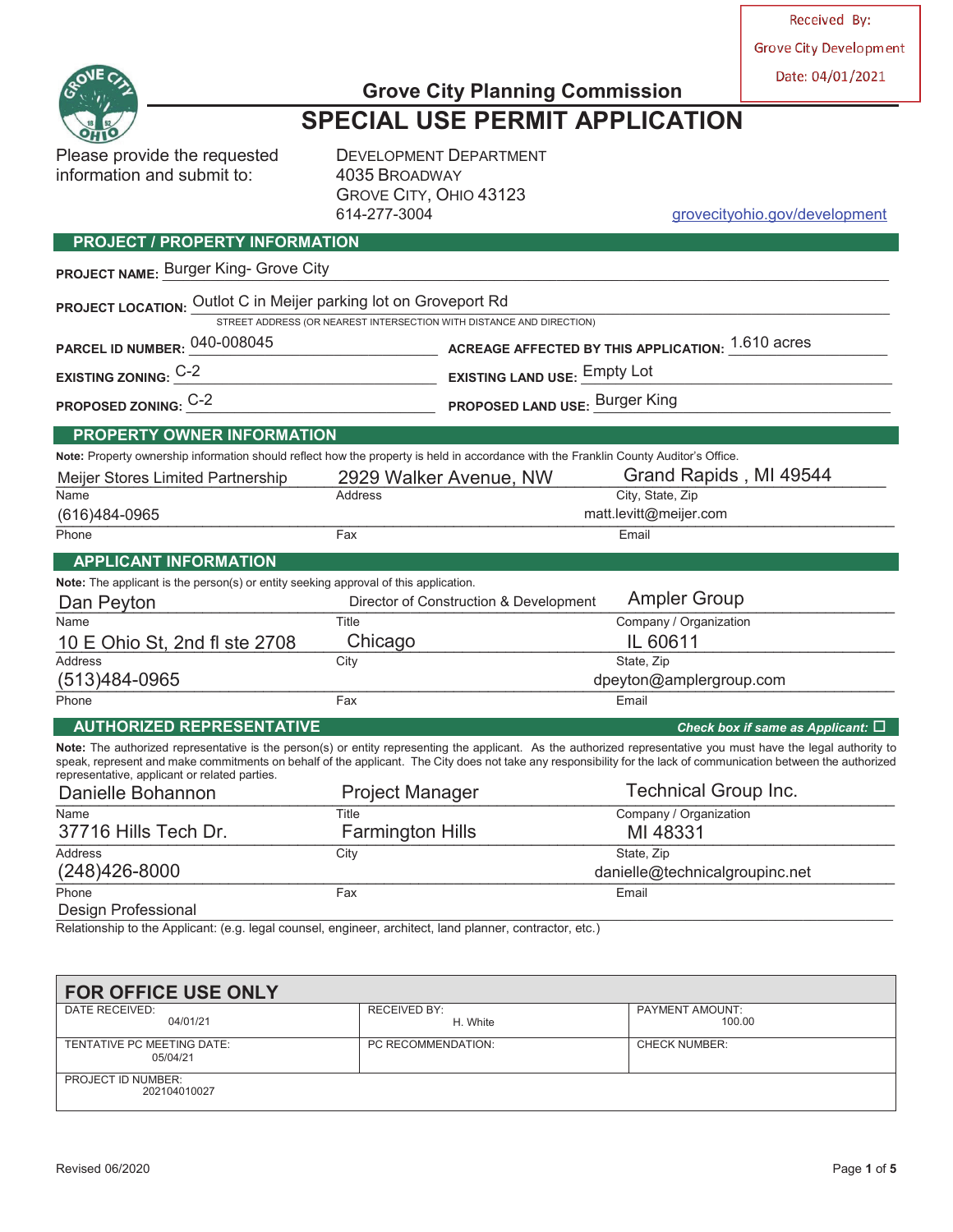| <b>ADDITIONAL PROJECT INFORMATION</b>                                                                                                                                                                                  |  |  |  |  |
|------------------------------------------------------------------------------------------------------------------------------------------------------------------------------------------------------------------------|--|--|--|--|
| PROJECT NAME: Burger King - Grove City                                                                                                                                                                                 |  |  |  |  |
| DEVELOPMENT TYPE: Commercial Retail "<br>Commercial Office $\square$ Residential $\square$<br>Mixed $\Box$<br>Industrial $\square$<br>Other $\Box$                                                                     |  |  |  |  |
| ACREAGE DISTURBED: $1.610$ TOTAL FLOOR AREA: $2,991$                                                                                                                                                                   |  |  |  |  |
| NUMBER OF BUILDINGS: $1$<br>BUILDING HEIGHT: $24\text{ft}$                                                                                                                                                             |  |  |  |  |
| ESTIMATED NUMBER OF PERMANENT JOBS CREATED (IF APPLICABLE): At least 30                                                                                                                                                |  |  |  |  |
| ESTIMATED VALUATION OF BUILDING IMPROVEMENTS: _______________ ESTIMATED VALUATION OF SITE IMPROVEMENTS: ___________                                                                                                    |  |  |  |  |
| PROPERTY OWNER AUTHORIZATION OF APPLICANT SUBMITTAL AND SITE VISIT(S)                                                                                                                                                  |  |  |  |  |
|                                                                                                                                                                                                                        |  |  |  |  |
| to submit this application. I agree to be                                                                                                                                                                              |  |  |  |  |
| bound by all representations and agreements made by the applicant and/or their authorized representative.                                                                                                              |  |  |  |  |
|                                                                                                                                                                                                                        |  |  |  |  |
| Additionally, as the current property owner, knowing that site visits to the property may be necessary, I hereby authorize                                                                                             |  |  |  |  |
| City representatives to enter, photograph and post notices on the property described in this application.                                                                                                              |  |  |  |  |
|                                                                                                                                                                                                                        |  |  |  |  |
| STATE OF OHIO, COUNTY OF FRANKLIN                                                                                                                                                                                      |  |  |  |  |
| The above individual(s), being first duly sworn, deposes on oath and says that he/she has read the foregoing<br>affidavit subscribed by him/her, knows the contents thereof, and that the statements therein are true. |  |  |  |  |
| SUBSCRIBED AND SWORN TO before me this _______ day of __________________________, 20_____.                                                                                                                             |  |  |  |  |
|                                                                                                                                                                                                                        |  |  |  |  |
| Official Seal and Signature of Notary Public                                                                                                                                                                           |  |  |  |  |
| APPLICANT'S / AUTHORIZED REPRESENTATIVE'S AFFIDAVIT                                                                                                                                                                    |  |  |  |  |
| he applicant or authorized representative,                                                                                                                                                                             |  |  |  |  |
| have read and understand the contents of this application. The information contained in this application, attached exhibits                                                                                            |  |  |  |  |
| and other information submitted is complete and in all respects true and correct, to the best of my knowledge and belief.                                                                                              |  |  |  |  |
|                                                                                                                                                                                                                        |  |  |  |  |
| STATE OF OHIO, COUNTY OF FRANKLIN                                                                                                                                                                                      |  |  |  |  |
| The above individual(s), being first duly sworn, deposes on oath and says that he/she has read the foregoing<br>affidavit subscribed by him/her, knows the contents thereof, and that the statements therein are true. |  |  |  |  |
| SUBSCRIBED AND SWORN TO before me this ________ day of__________________________, 20_____.                                                                                                                             |  |  |  |  |
| Official Seal and Signature of Notary Public                                                                                                                                                                           |  |  |  |  |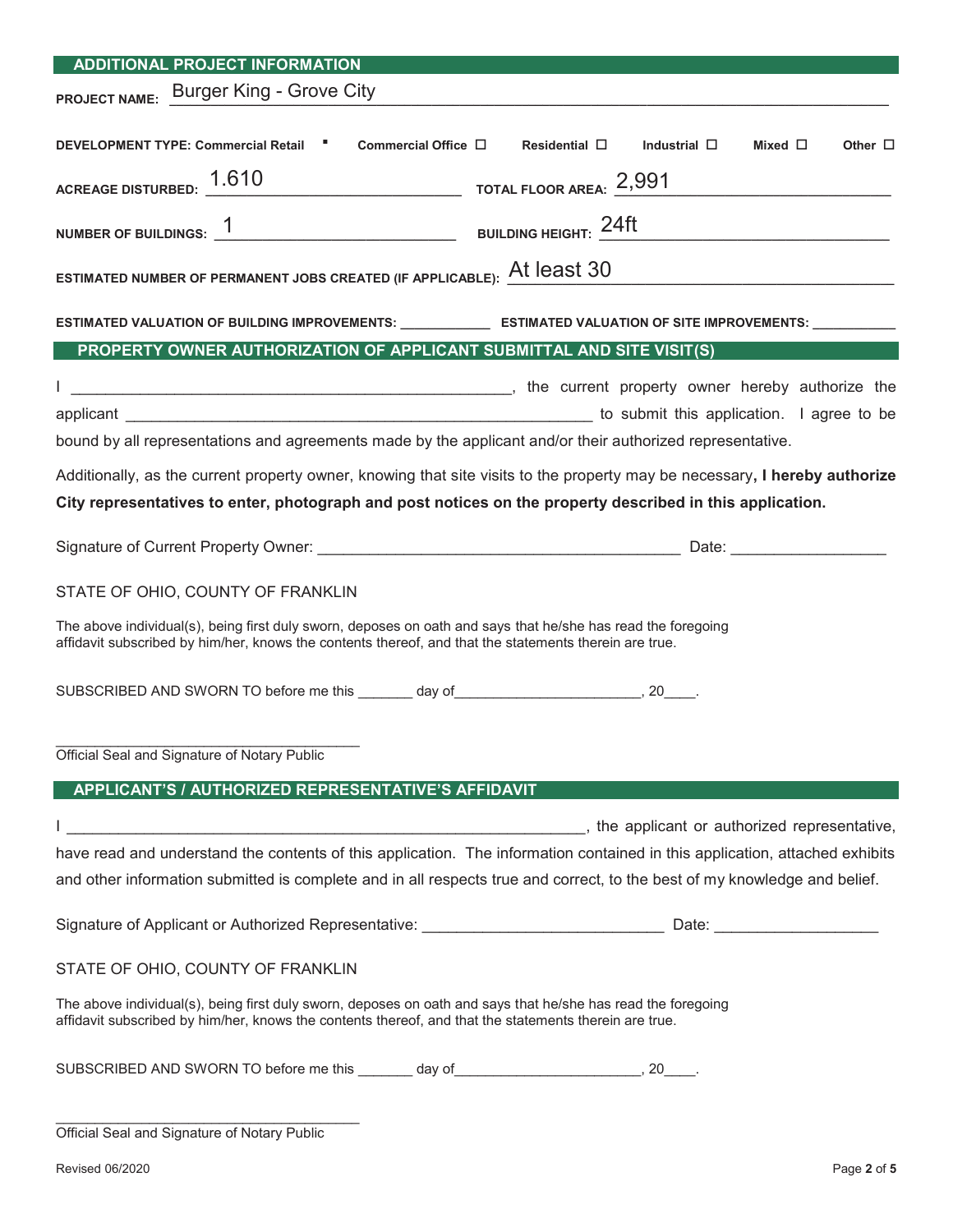#### **REVIEW FEES**

**INSTRUCTIONS:** All blanks/boxes must be completed or checked in order for the application submittal to be considered complete. The submittal shall include the required number of copies (properly folded and collated) and contain all required supplementary documentation. Submitted materials shall be accurate, measurable and shall address all required checklist items contained within the attached supplemental requirements.

| <b>Application Processing Fee:</b> | 100.00 |
|------------------------------------|--------|
| Total Submittal Fee:               |        |

### **GROVECITY2050 GUIDING PRINCIPLES**

In January 2018, the City of Grove City adopted the GroveCity2050 Community Plan to update the City's plans and policies to proactively shape where and how the community will grow. The Plan contains specific goals, objectives and actions to guide development in Grove City as well as five (5) guiding principles. All applications submitted for Planning Commission will be reviewed based on the following principles:

- 1. The City's small-town character shall be preserved while continuing to bring additional employment opportunities, residents and amenities to the community.
- 2. Quality design shall be emphasized for all uses to create an attractive and distinctive public and private realm.
- 3. Places shall be connected to improve the function of the street network and create safe opportunities to walk, bike and access public transportation throughout the community.
- 4. Future development shall preserve, protect and enhance the City's natural and built character through sustainable practices, prioritizing parks and open space and emphasizing historic preservation.
- 5. Development shall provide the City with a net fiscal benefit.

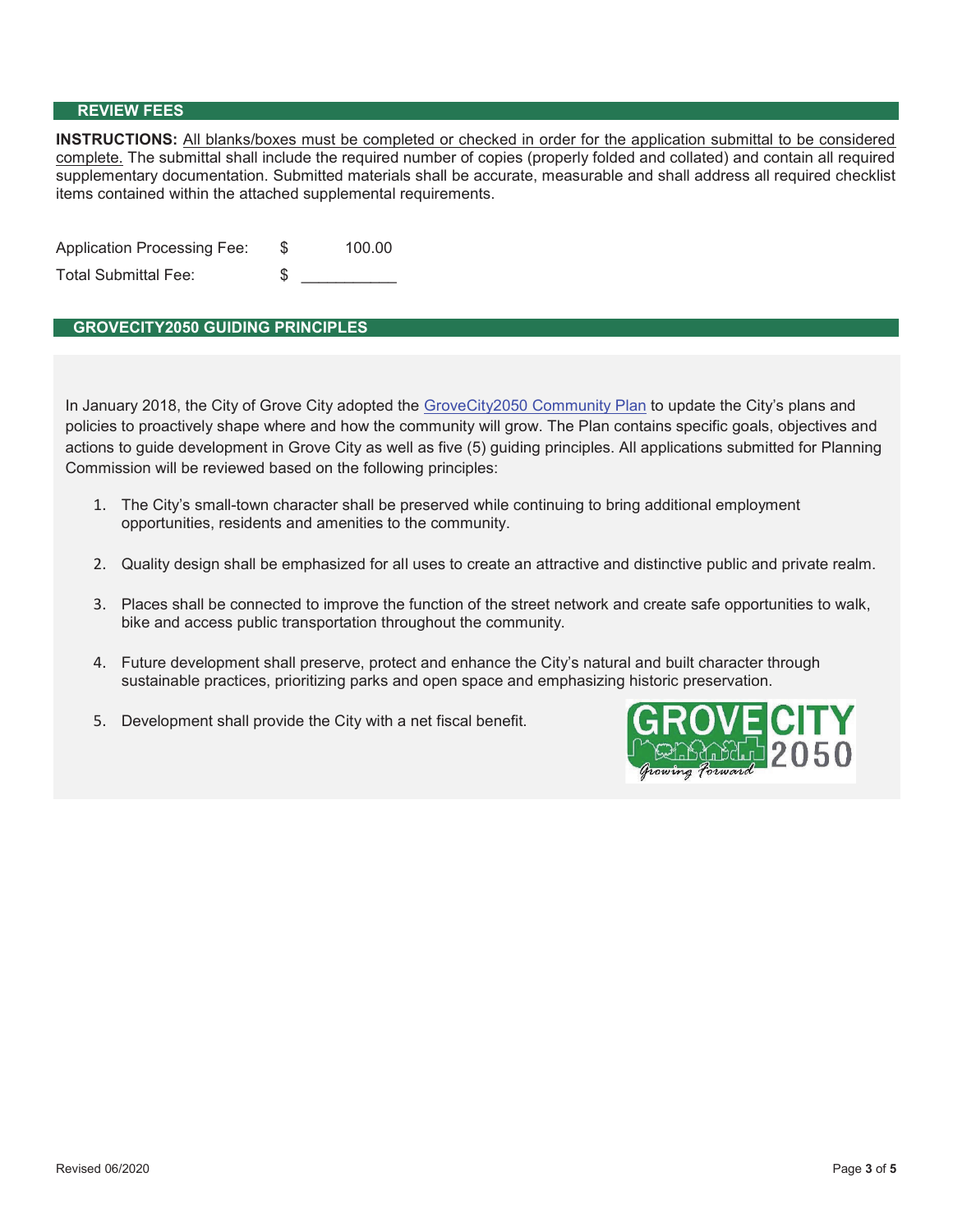#### **THE CITY OF GROVE CITY SUBMITTAL REQUIREMENTS: SPECIAL USE PERMIT**



The Planning Commission shall consider approval of applications for special permit uses and forward its recommendations to City Council for their consideration **if** the following findings are made by the Commission:

- the proposed use shall be harmonious with the existing or intended character of the district and nearby affected districts and shall not change the essential character of the districts;
- the proposed use shall not adversely affect the use of adjacent property;
- the proposed use shall not adversely affect the health, safety, morals, or welfare of persons residing or working in the neighborhood;
- the proposed use shall be in accordance with the general and specific objectives and the purpose and intent of the zoning code and land use plan and any other plans and ordinances of the City;
- the proposed use complies with the applicable specific provisions and standards of this Code;
- x the proposed use shall be found to meet the definition and intent of a use specifically listed as a special use in the district in which it is proposed to be located;

#### **Please indicate below the type of Special Use Permit being requested:**

- □ Adult Bookstore/Novelty Store
- □ Adult Entertainment Establishments
- □ Adult Film and Video Tape Sales
- □ Adult Motion Picture Theater
- □ Automobile and Other Motor Vehicle Repair, Services and Garage Automobile Dealers Bed and Breakfast Inns
- □ Boarding Houses
- □ Car Wash Establishments
- D Davcare Centers
- D Dealers in New and Used motorcycle, motorized bicycle, tricycle and off-road motorized recreational vehicles
- D Dog and Cat Kennels
- Drive-Thru Stations  $\Box$
- Gasoline Service Stations
- $\Box$  Group Family Homes
- Group Multi-Family Homes
- **D** Mini-Storage Facility
- □ Outdoor Concerts<br>□ Outdoor Sales and
- Outdoor Sales and Storage
- Outdoor Seating (eating establishments)
- $\Box$  Pet shops (excludes boarding)
- $\Box$  Radio and television antenna or antenna tower (only in IND-1, IND-2, IND-3 or SD-4 District).
- $\Box$  Sale, rental, barter or trade of weapons/explosives

PLEASE SUBMIT THE FOLLOWING FOR INITIAL STAFF REVIEW: All plans shall be stapled, folded and properly collated. In addition, staff may later request plans that incorporate review comments.



One signed application and notarized application



Appropriate fee (\$100) - Please note that either cash, checks or credit card payments will be accepted. For credit card payments call 614-277-3004.



A project narrative describing the nature of the project as well as how the proposed development relates to existing and future land use in the surrounding area in terms of character, street design, trail connectivity, open space and other improvements



A metes and bounds legal description and survey, stamped by a certified surveyor of the property

A proposed Development Standards Text



A site plan showing improvements associated with Special Use

**NOTE:** One (1) paper copy (8 1/2 x 11) of all final materials being presented to Planning Commission will be required, as well as one 24  $\times$  36 copy of all plan sheets, if applicable.

For additional information, contact the Grove City Development Department at 614-277-3004 or visit the Development Department at www.grovecityohio.gov/development.